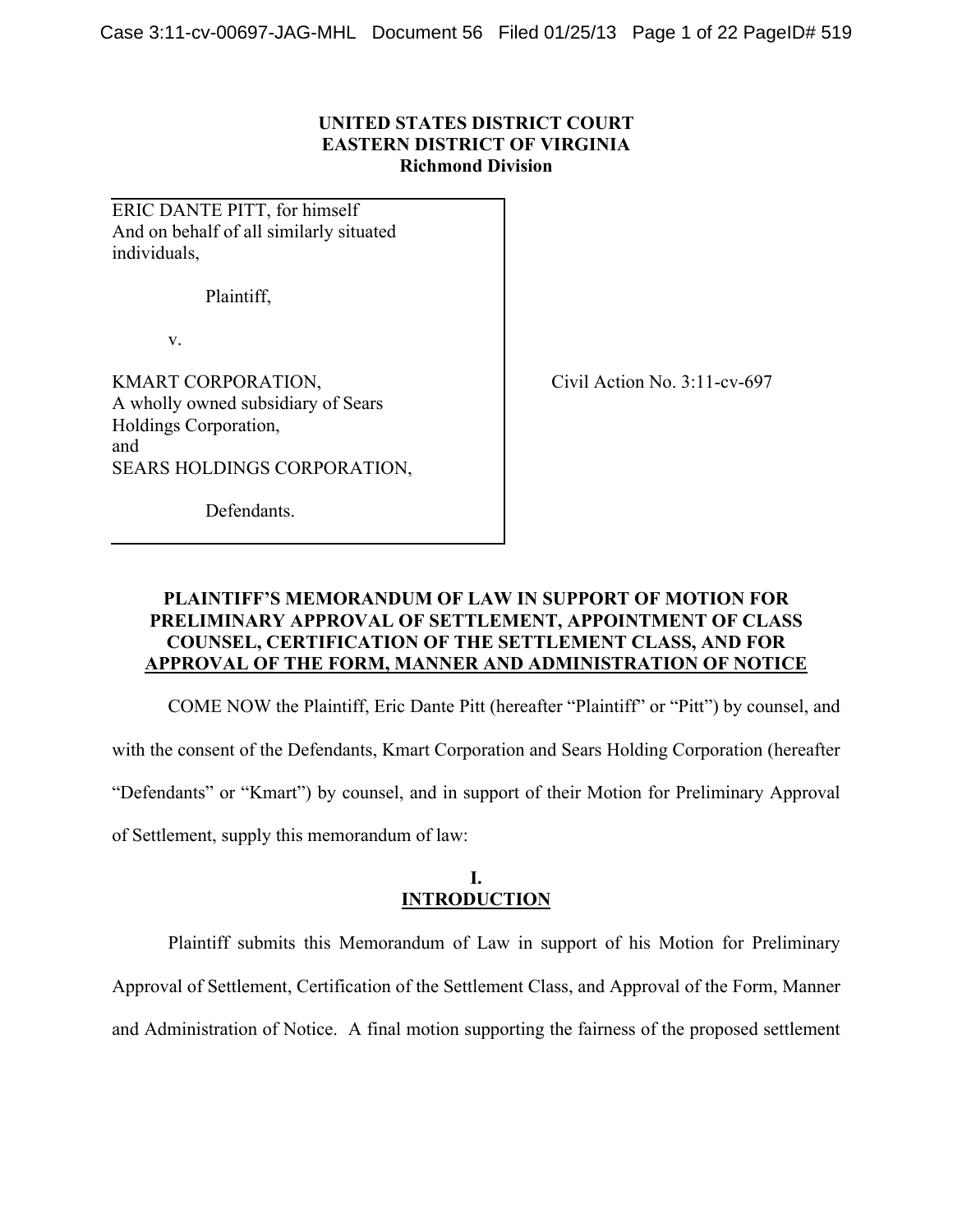will be submitted after members of the Settlement Class have received notice and have had an opportunity to object, comment or opt-out, prior to the Court's final approval hearing.

# **II. CASE BACKGROUND**

# **A. Plaintiff's Claims**

On October 17, 2011, Mr. Pitt commenced this action alleging that Kmart Corporation willfully failed to comply with the disclosure and authorization requirements in 15 U.S.C. § 1681b(b)(2) prior to obtaining a consumer report about him for employment purposes and willfully failed to comply with the pre-adverse action notification requirements in 15 U.S.C. § 1681b(b)(3) prior to taking adverse employment action against him. On March 16, 2012, Plaintiff filed an Amended Class Complaint in the Litigation, which added Sears Holdings Corporation, the parent of Kmart Corporation and other Sears affiliates, as a defendant. As the litigation developed, Pitt determined to proceed solely as to the later claim, 15 U.S.C. § 1681b(b)(3), a provision of the Fair Credit Reporting Act (FCRA) that requires a user of a consumer report (such as a background check) for an employment purpose to make certain specific disclosures before it uses the report for an adverse action (hiring or firing decisions).

The section provides:

Except as provided in subparagraph (B), in using a consumer report for employment purposes, before taking any adverse action based in whole or in part on the report, the person intending to take such adverse action shall provide to the consumer to whom the report relates—

(i) a copy of the report; and

(ii) a description in writing of the rights of the consumer under this subchapter, as prescribed by the Bureau under section  $1681g(c)(3)$  of this title.

Section  $1681g(c)(3)$  tasks the Consumer Financial Protection Bureau, and previously the Federal Trade Commission, with creating and making available a specific form summarizing various consumer protections and requirements provided in the FCRA. Thus,  $\S$  1681b(b)(3)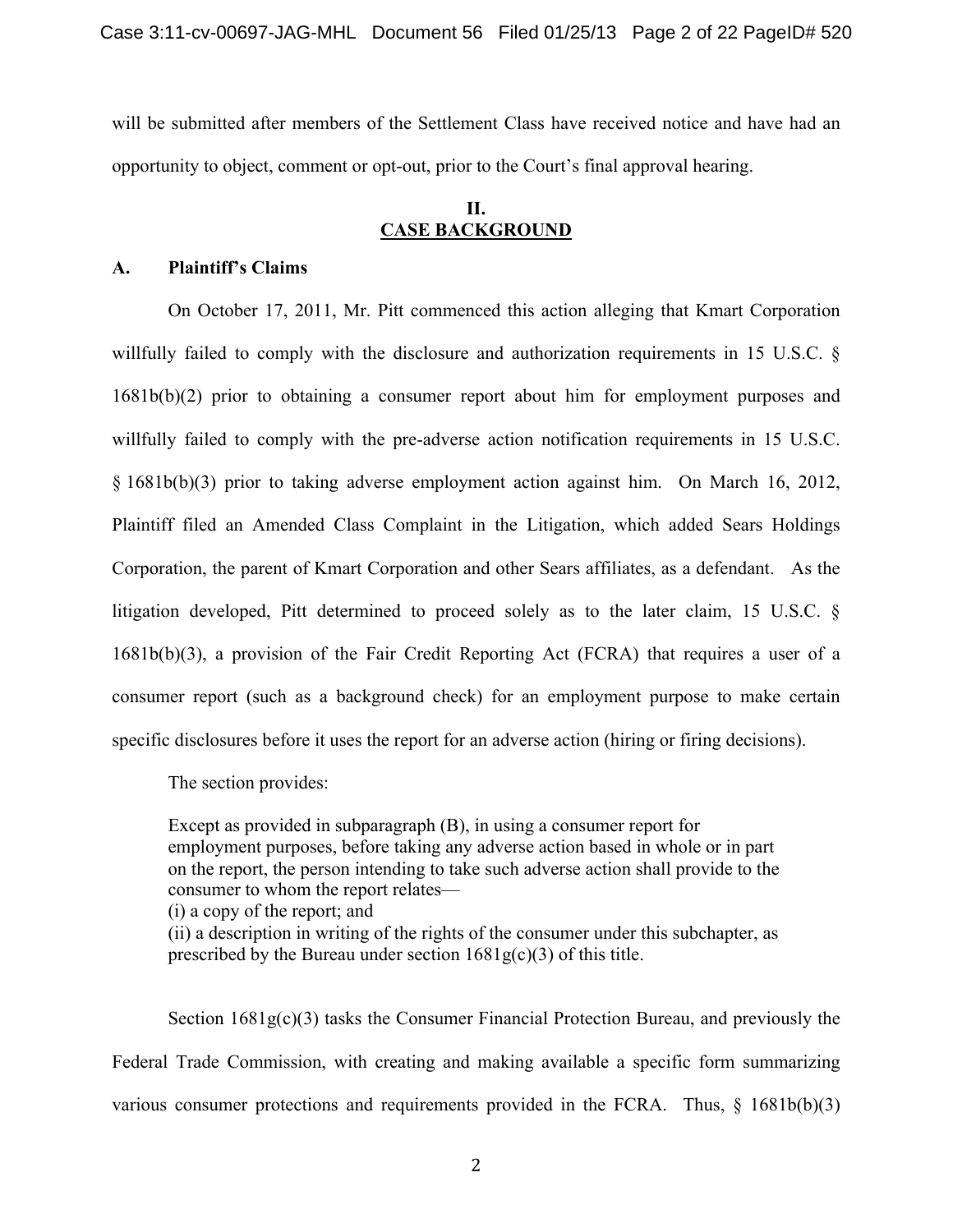requires that an employer who intends to use a consumer report in making an adverse hiring/firing decision provide the consumer (i.) a copy of the report it will use and (ii.) the current CFPB/FTC prescribed FCRA "Summary of Rights" form.

In this case, Pitt alleged that (a.) he was denied employment at Kmart because of his background check; (b.) either the adverse employment decision had been made before he received a copy of his report and summary of rights or Defendants did not provide these in a meaningful and reasonable time before this decision<sup>1</sup>; and (c.) the Summary of Rights form Defendants eventually sent was an outdated summary and not the current form required by the CFPB/FTC.

Defendants have denied all of Plaintiff's claims and further deny any wrongdoing and any liability to Plaintiff or to any putative class members in any amount.

#### **B. The State of Litigation and the Settlement Negotiations**

The Parties began both formal and informal discovery early in this matter on nearly all issues. Significant formal discovery was nearly completed in the litigation and substantial informal exchanges with Defendants and its third party agent complemented significant written discovery by Interrogatories and Document Production. Discovery was sufficiently significant that Plaintiff's counsel had already completed enough discovery of the interrelated systems and events in the case and between the two defendants and important third parties in order to fully assess the strengths and weaknesses of the case.

 <sup>1</sup> Pitt alleged that this period must be at least five business days. See e.g. *Beverly v. Wal-Mart Stores, Inc.*, CIV.A. 3:07CV469, 2008 WL 149032 (E.D. Va. Jan. 11, 2008).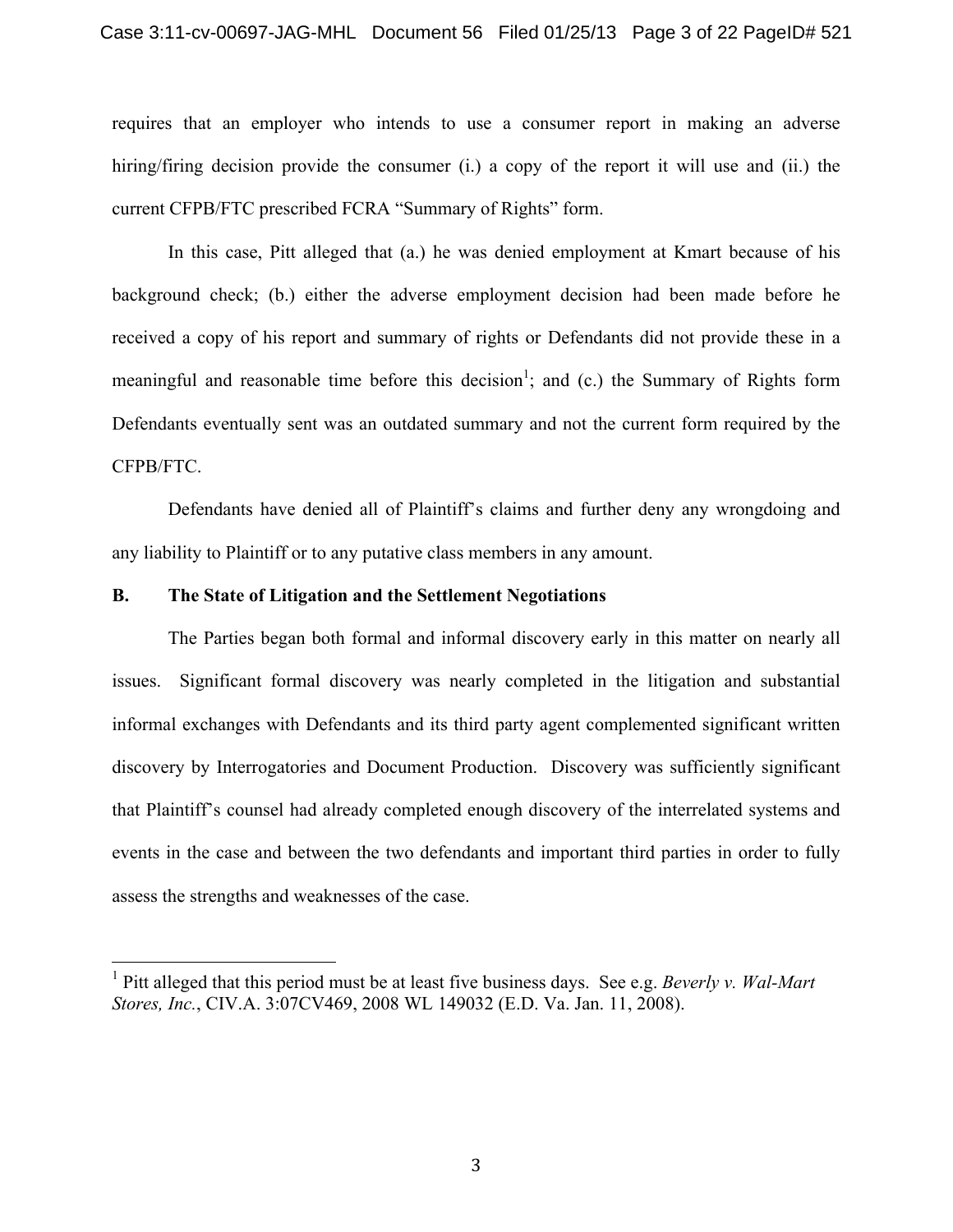On October 11, 2012, after the parties had conducted significant fact discovery, the Court entered orders staying the case to permit mediation and assigning Magistrate Judge Hannah Lauck to monitor the mediation. On November 16, 2012, with the assistance of private mediator Retired United States District Court Judge James Robertson, the Parties conducted arms-length, contentious, lengthy, and complicated negotiations and agreed in principle to a settlement structure and amount to resolve the Litigation. The mediation was attended in Washington, D.C. by at least nine attorneys (two representing the Plaintiff) and all parties, insurers and indemnitors. The negotiation process has continued since and even through the day of this filing.

The Parties now ask the Court to preliminarily approve the Proposed Settlement and authorize distribution of Settlement Notice to the Class.

# **III. PROPOSED SETTLEMENT**

# **A. The Class**

The Parties propose the following settlement class definition:

All natural persons residing in the United States or its territories to whom, according to the records of Defendants or their agents, the notice described in 15 U.S.C. § 1681b(b)(3) was sent by Defendants' agent on behalf of Sears Holdings Management Corporation or any of its affiliates on or after October 17, 2006 but on or before September 28, 2012, provided, however, that the Settlement Class shall exclude: (i) all persons who timely and validly request exclusion from the Settlement Class; (ii) Defendants' attorneys; (iii) Plaintiff's attorneys; (iv) any judge who has presided over either mediation or disposition of this case and the members of his immediate family.

There are approximately 64,506 Settlement Class Members. Approximately 37,152 Settlement Class Members were sent a notice described in 15 U.S.C. § 1681b(b)(3) on or after October 17, 2009 but on or before September 28, 2012. Approximately 27,354 Settlement Class Members were sent a notice described in 15 U.S.C. § 1681b(b)(3) on or after October 17, 2006 but on or

before October 16, 2009.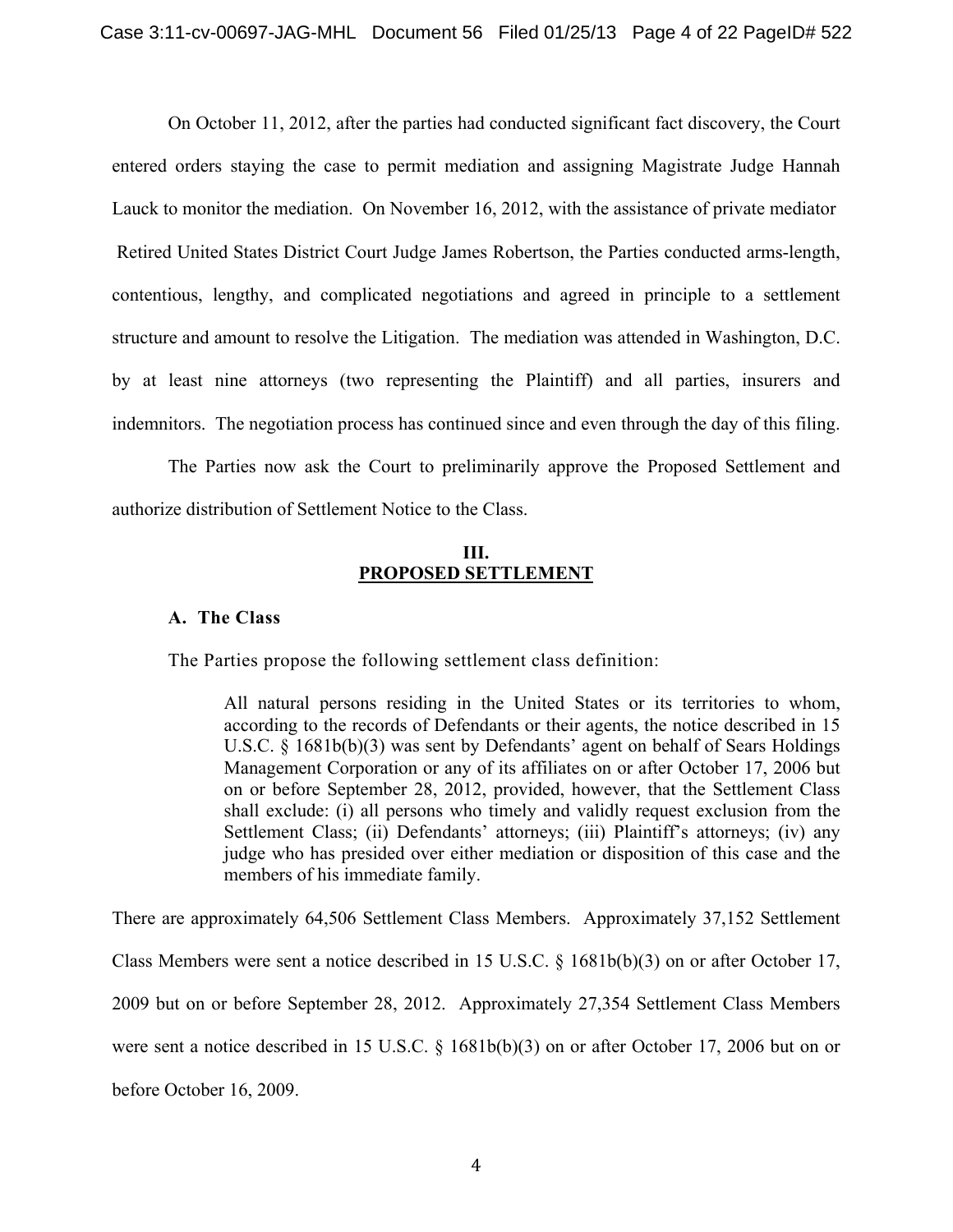# **B. Consideration Provided to the Settlement Classes Under the Settlement Agreement.**

The Settlement Agreement requires Defendants to pay Three Million dollars (\$3,000,000.00) into a Settlement Fund for the benefit of the Settlement Class and therefore provides a substantial monetary recovery for the Settlement Class. If the settlement is approved, the Settlement Fund will provide each Settlement Class Member with a gross settlement amount (before deduction of attorneys' fees and, costs), depending on the date of the respective alleged FCRA violation. For consumers possessing possible claims that would have accrued in the two years preceding the filing of this lawsuit, the settlement would pay each consumer an approximate gross amount of \$59.00. For a consumer class member for whom the claim is older than this two-year window, accruing prior to October 17, 2009, the settlement would pay the class member an approximate gross amount of \$ 29.00. The net payments if Plaintiff's counsel's fee and costs request is granted would be approximately \$38.00 and \$18.00 respectively. There is no claim-in requirement. No coupon. All class members are paid cash.

## **C. The Release**

The release exchanged in the case is narrow. It releases only FCRA claims related to the FCRA.

# **D. Notice to the Class**

The Parties have agreed to a notice program designed to reach as many Class Members as possible. The Parties will provide direct-mail Notice to the Class, First Class postage prepaid. The names and addresses for that Notice came from the information provided by the class members when they completed employment applications. They will also be updated and checked against the United States Postal Service's National Change of Address database and consumer reporting data available from third party consumer reporting agencies.

5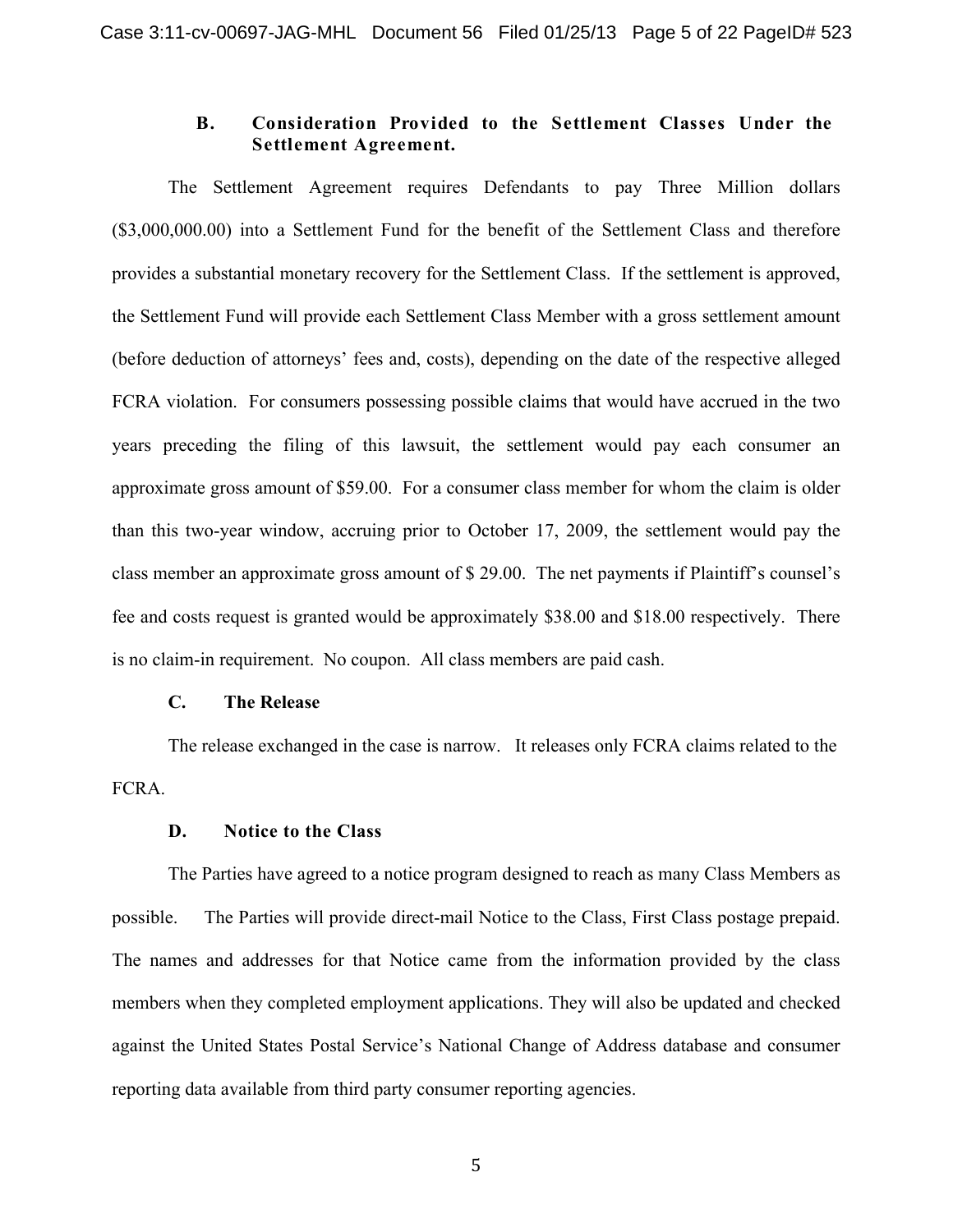A copy of the proposed Settlement Notice is attached. It includes a toll-free number and website address Class Members can consult to get additional information regarding the Settlement. Class members will be able to speak to a live person. The website and related notice components will also be available in Spanish. The Notice Administrator shall be responsible for maintaining the toll-free number and Internet website. The Supreme Court has concluded that notice sent by first class mail to each class member satisfies due process. *Phillips Petroleum Co. v. Shutts*, 472 U.S. 797, 812-13 (1985).

The website operated by the Settlement Administrator will: (1) enable Settlement Class Members to access and download the Class Notice; (2) enable Settlement Class Members to download an exclusion form, (3) provide a list of critical dates and deadlines in the settlement process; and (4) provide relevant updates and information with respect to the settlement and approval process.

### **E. Class Action Fairness Act Notice**

Defendants will cause notice of the proposed settlement to be served under the Class Action Fairness Act of 2005 ("CAFA"). 28 U.S.C. § 1715. The CAFA Notice will be sent via overnight courier to the Attorney General of the United States and to the attorneys general of all states and the District of Columbia. Pursuant to the statute, the CAFA Notice will be sent within 10 days after the filing of the Settlement Agreement with the Court.

### **F. Incentive Awards and Attorneys' Fees and Expenses**

Plaintiff will apply for an incentive award as the Class Representative to compensate him for his efforts in prosecuting this case including retaining counsel, assisting in discovery, and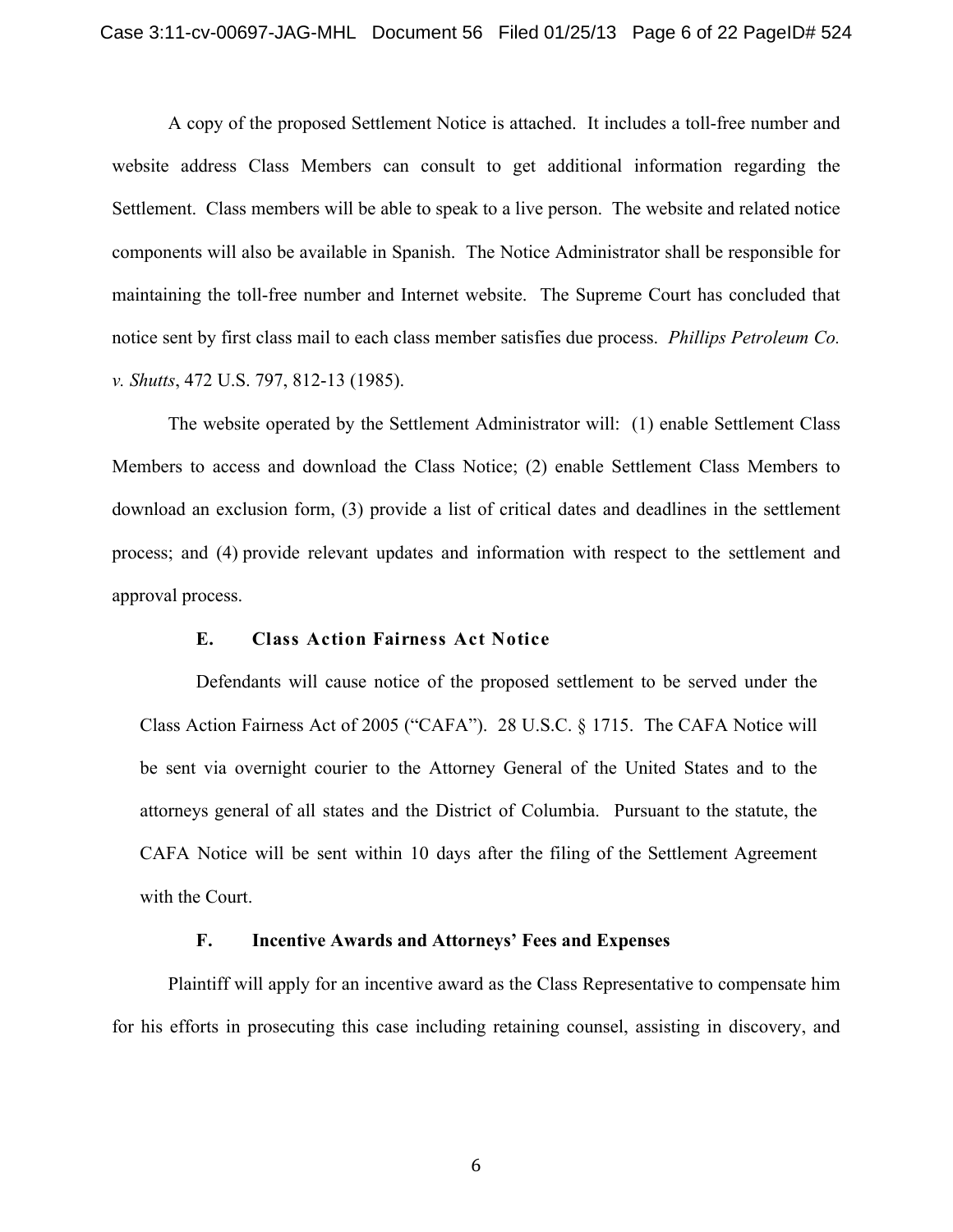keeping abreast of the litigation. Defendants agree not to oppose the application for the incentive awards, provided that the awards do not exceed Five Thousand dollars (\$ 5,000.00).

In order to best represent the Class' interests, the parties exclusively focused on achieving a settlement and pointedly did not negotiate or even address the issue of attorneys' fees and expenses (or incentive awards) before reaching agreement on all material settlement terms. Accordingly, the Settlement Agreement and Release provides that: (1) Class Counsel shall apply to the Court for an award of attorneys' fees and reimbursement of reasonable expenses, and (2) Class Counsel agree not to seek fees or costs in excess of the agreed-upon percentage of the common funds.

# **IV. ELEMENTS FOR CERTIFICATION OF SETTLEMENT CLASS**

Federal jurisprudence strongly favors resolution of class actions through settlement. *San Francisco NAACP v. San Francisco Unified Sch. Dist.*, 59 F. Supp. 2d 1021, 1029 (N.D. Cal. 1999); *see* ALBA CONTE & HERBERT NEWBERG, NEWBERG ON CLASS ACTIONS § 11.41 (4th ed. 2002) ("The compromise of complex litigation is encouraged by the courts and favored by public policy."). Federal Rule of Civil Procedure 23 requires Court review of the resolution of a class action such as this one. Specifically, the Rule provides that "[t]he claims, issues, or defenses of a certified class may be settled, voluntarily dismissed, or compromised only with the court's approval." FED. R. CIV. P. 23(e). Court approval is required to ensure that the parties gave adequate consideration to the rights of absent class members during the settlement negotiations. *Henley v. FMC Corp.*, 207 F. Supp. 2d 489, 492 (S.D. W. Va. 2002) (citing *In re Jiffy Lube Secs. Litig.*, 927 F.2d 155, 158 (4th Cir. 1991)). The Court may approve a settlement only after a hearing and on finding that it is fair, reasonable, and adequate." FED. R. CIV. P. 23(e)(2). Approval of a class action settlement is committed to the "sound discretion of the district courts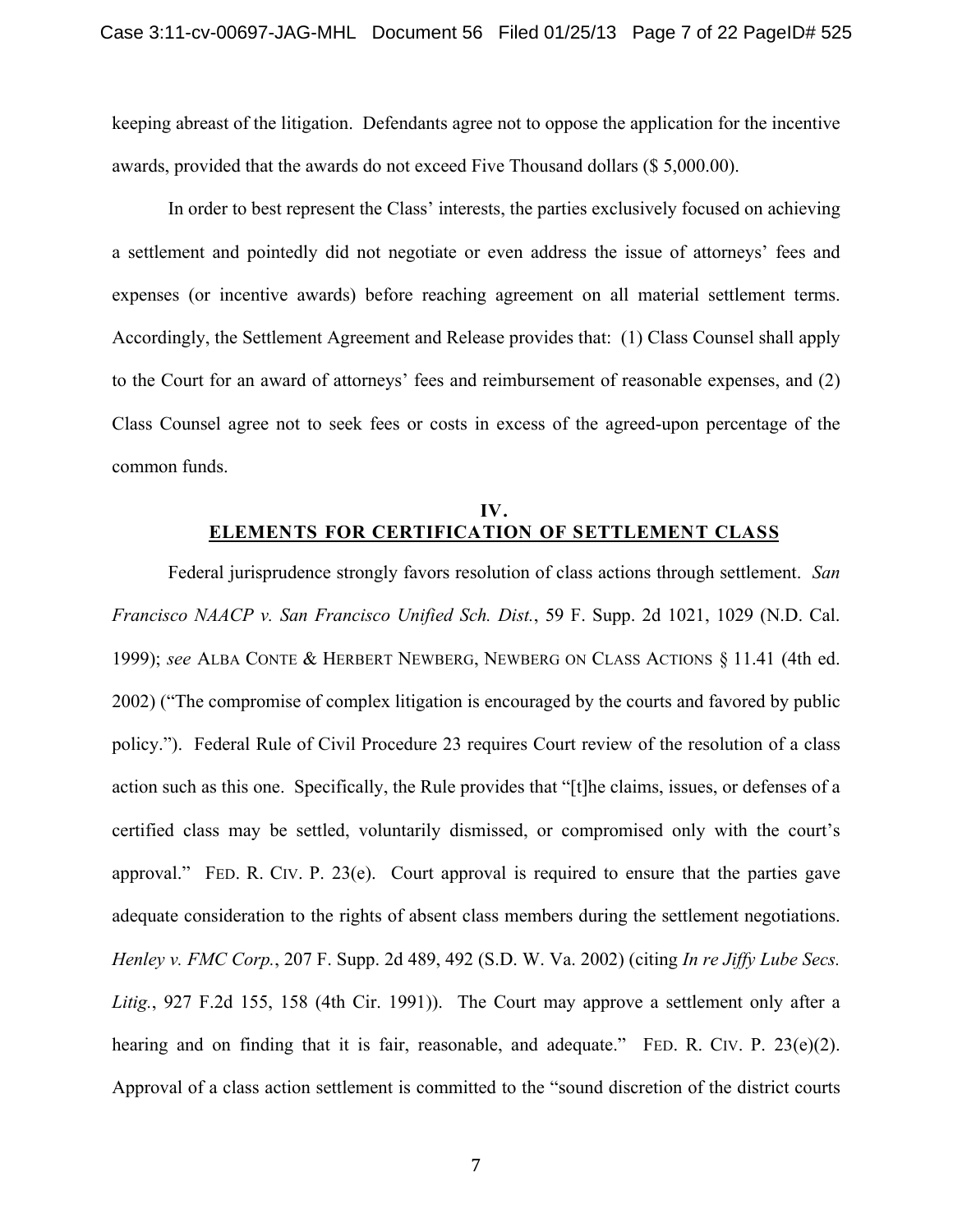to appraise the reasonableness of particular class-action settlements on a case-by-case basis, in light of the relevant circumstances." *In re MicroStrategy, Inc. Sec. Litig.*, 148 F. Supp. 2d 654, 663 (E.D. Va. 2001). Additionally, "there is a strong initial presumption that the compromise is fair and reasonable." *Id.* (quoting *S. Carolina Nat'l Bank v. Stone*, 139 F.R.D. 335, 339 (D.S.C. 1991)).

The Fourth Circuit employs a bifurcated analysis for Rule 23(e) approval, mandating that the Court separately consider the fairness of the settlement from its adequacy. *See In re Jiffy Lube*, 927 F.2d at 158-59. Regarding fairness, the Court must evaluate the Settlement against the following criteria: (1) the posture of the case when the settlement was reached, (2) the extent of discovery conducted, (3) the circumstances surrounding the negotiations, and (4) the experience of class counsel in the area of the litigation. *Id.* at 159. The fairness inquiry ensures that "the settlement was reached as a result of good-faith bargaining at arm's length, without collusion." *Id.*

Rule 23 of the Federal Rules of Civil Procedure governs the certification of class actions. In considering a settlement at the preliminary approval stage, the first question for the Court is whether a settlement class satisfies the requirements set forth in Rule 23, and thus may be conditionally certified for settlement purposes. *See Amchem Products, Inc. v. Windsor*, 521 U.S. 591, 620 (1997) (trial court may disregard management issues in certifying a settlement class, but the proposed class must still satisfy the other requirements of Rule 23).

Under Rule 23(a), one or more members of a class may sue as representative parties on behalf of a class if: (1) the class is so numerous that joinder of all members is impracticable; (2) there are questions of law or fact common to the class; (3) the claims or defenses of the representative parties are typical of the claims or defenses of the class; and (4) the representative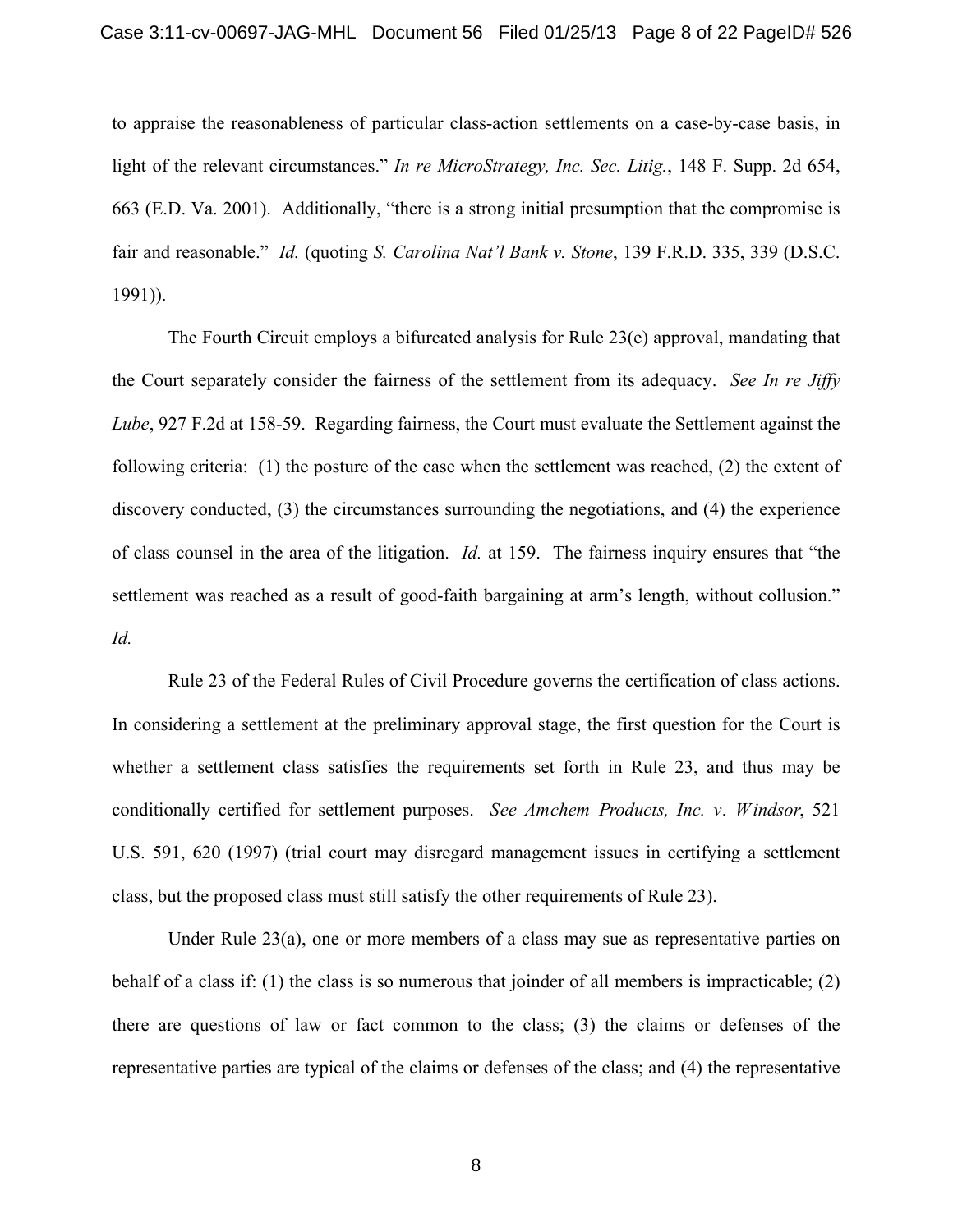parties will fairly and adequately protect the interests of the class. In addition, Rule  $23(c)(5)$ expressly authorizes the division of a class into subclass, as the settlement proposes here. The subclass are "each treated as a class under this rule" and therefore must each meet the class certification requirements. Fed. R. Civ. P. 23(c)(5).

Here, the parties have reached a proposed agreement on behalf of the Settlement Class and, for the reasons that follow, the Settlement Class and Subclass should be certified.

## **A. Numerosity**

"There is no mechanical test for determining whether in a particular case the requirement of numerosity has been satisfied." *Kelly v. Norfolk & W . Ry. Co.*, 584 F.2d 34, 35 (4th Cir. 1978). In applying this rule, courts have consistently held that joinder is impracticable and numerosity is thus satisfied where the class is composed of hundreds of potential claimants; indeed, numerosity has been deemed sufficient as to class with fewer than 100 members. *See, e.g., Cypress v. Newport News Gen. and Non-Sectarian Hosp. A ss'n,* 375 F.2d 648, 653 (4th Cir. 1967) (stating that a class of 18 members met numerosity requirement); *Pitt v. City of Portsmouth,* 221 F.R.D. 438, 444 (E.D. Va. 2004) (numerosity requirement met by "several hundred" class members); *Jeffreys v. Communic'n W orkers of A m.,* 212 F.R.D. 320, 322 (E.D. Va. 2003) (granting class certification to class having "at least 60 members" and stating that "where the class numbers twenty-five or more, joinder is generally presumed to be impracticable").

There is no question that the class meets the numerosity requirement. There are approximately 64,506 Settlement Class Members. Approximately 37,152 Settlement Class Members were sent a notice described in 15 U.S.C. § 1681b(b)(3) on or after October 17, 2009 but on or before September 28, 2012. Approximately 27,354 Settlement Class Members were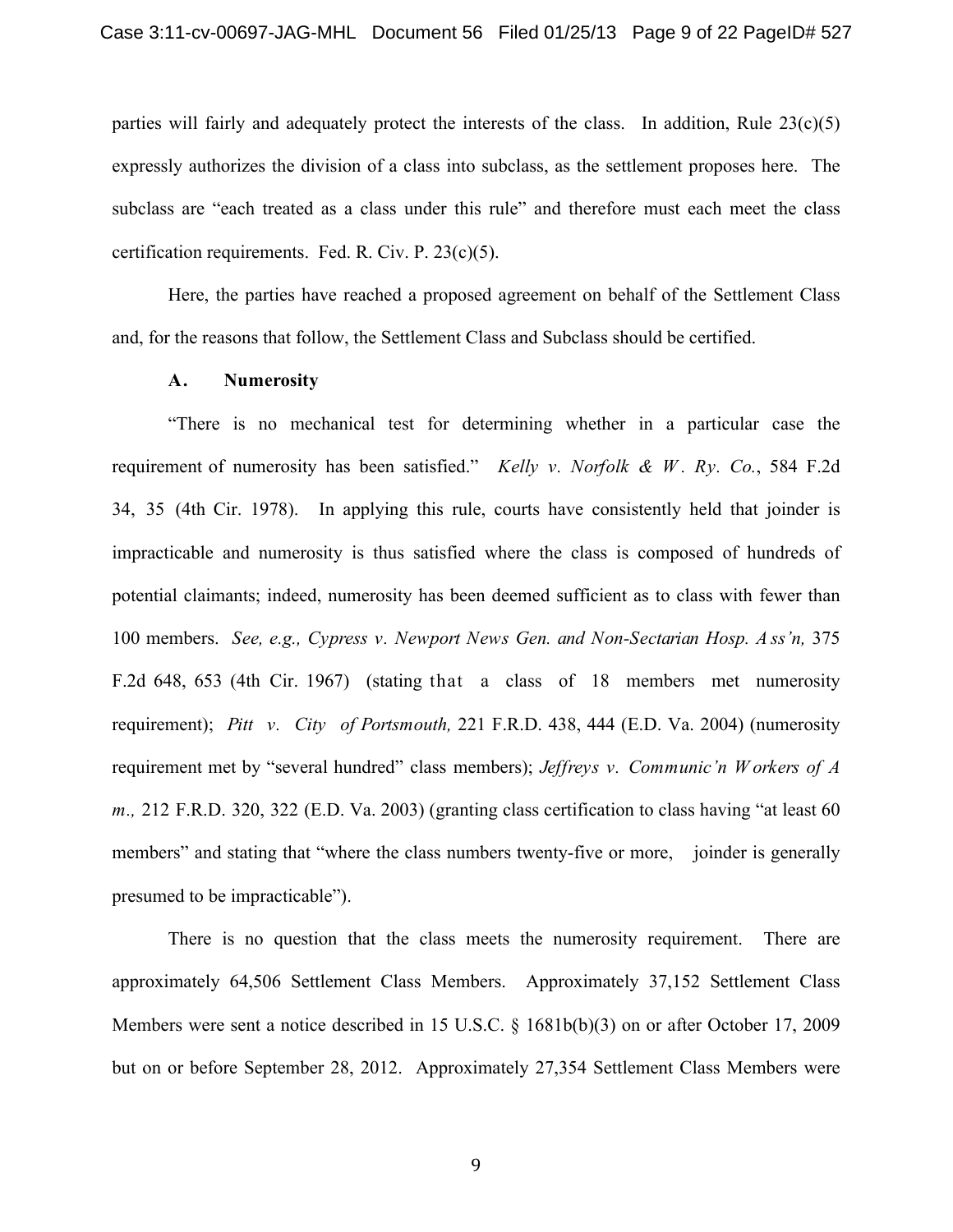sent a notice described in 15 U.S.C. § 1681b(b)(3) on or after October 17, 2006 but on or before October 16, 2009.

These numbers are certainly sufficient to establish that joinder is impracticable.

#### **B. Commonality**

"Commonality requires that there be at least one question of law or fact common to the members of the class. Commonality is a liberal standard, and the fact that there are some factual variances in individual grievances among class members does not defeat commonality." *Morris v. Wachovia Secs., Inc.*, 223 F.R.D. 284, 292 (E.D. Va. 2004) (citations omitted). Not all factual or legal questions raised in the litigation need be common so long as there "is one question of law or fact common to the class." *Jeffreys*, 212 F.R.D. at 322.

Here, by definition, members of the Settlement Class share the same questions of law and fact. The members of Settlement Class are alleged to be the victims of policies and procedures whereby Defendants, in violation of the FCRA, did not give a lawful notice to consumers when Defendants used certain consumer reports for employment purposes. Furthermore, the suit alleges not only were the class members not provided a lawful notice, they were deprived of their right to be correctly and timely notified of their rights sufficiently far enough in advance of Defendants taking adverse action against the consumer, based in whole or in part on information from the consumer report.

The theories of liability as to all Settlement Class members, therefore, arises from the same practices and present basic questions that are common to all members of the Settlement Class.

## **C. Typicality**

In order for Rule 23's typicality requirement to be met, a named plaintiff "may proceed to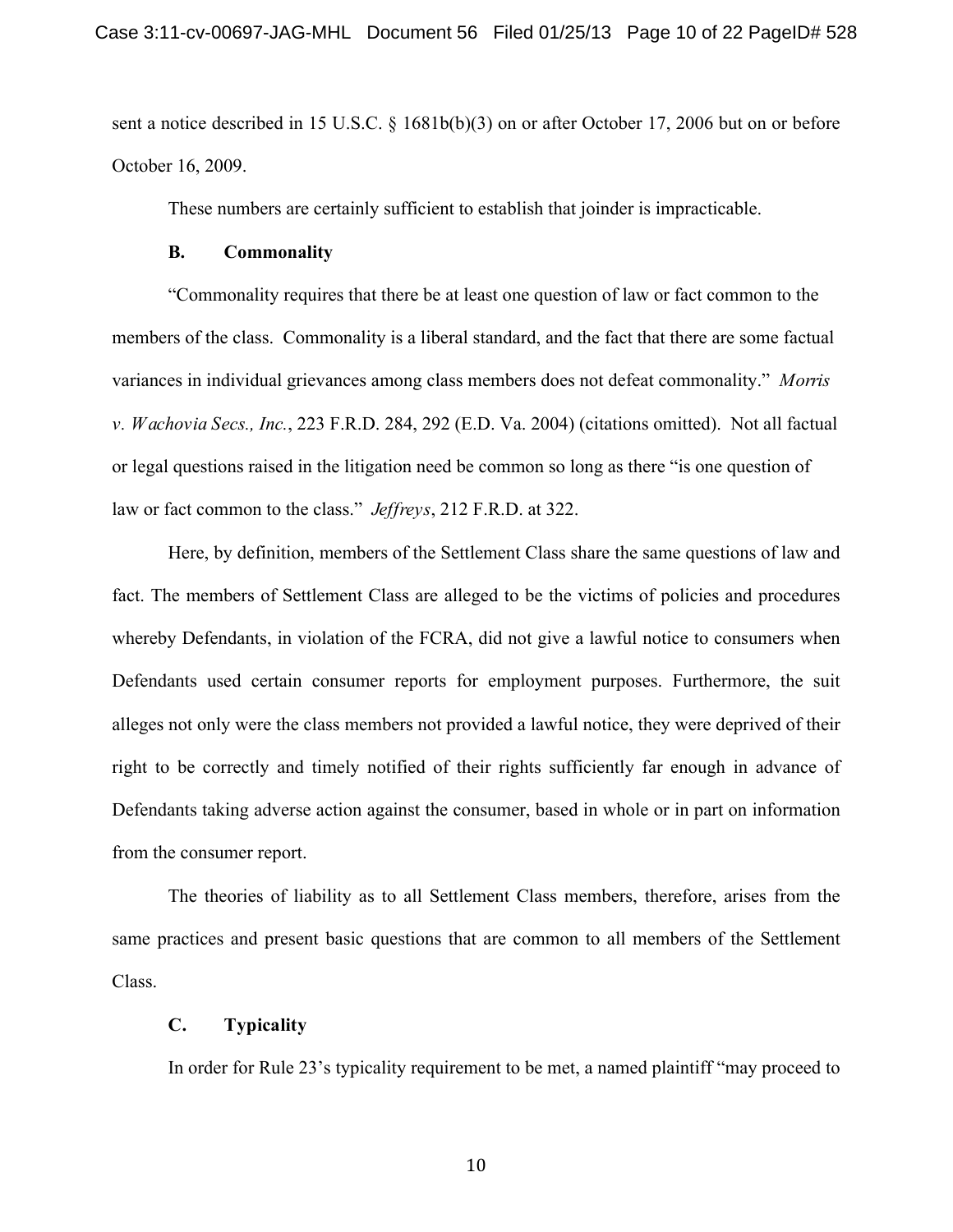represent the class only if the plaintiff establishes that his claims or defenses are 'typical of the claims or defenses of the class.'" *Deiter v. Microsoft Corp.*, 436 F.3d 461, 466 (4th Cir. 2001) (citing Fed. R. Civ. P. 23(a)(3)). Typicality is satisfied as long as the plaintiff's claim is not "so different from the claims of absent class members that their claims will not be advanced by plaintiff's proof of his own individual claim. That is not to say that typicality requires that the plaintiff's claim and the claims of class members be perfectly identical or perfectly aligned." *Id.*  at 466-67.

Here, Plaintiff's claims arise from Defendants' practices concerning the use of consumer reports for employment purposes and Defendants' procedures notifying consumers prior to taking adverse employment action based on such consumer reports. As discussed in the previous section, these are the same claims advanced on behalf of all of the Settlement Class Members. Plaintiff is a Settlement Class Member. Plaintiff's claims thus rest on the same legal and factual issues as those of the Settlement Class Members. Consequently, in seeking to prove his claims, Plaintiff will necessarily advance the claims of Settlement Class Members. This is the hallmark of typicality. *See Deiter v. Microsoft Corp.*, 436 F.3d 461, 466 (4th Cir. 2001) (citing Fed. R. Civ. P.  $23(a)(3)$ ).

#### **D. Adequacy of Representation**

A representative plaintiff must be able to provide fair and adequate protection for the interests of the class. That protection involves two factors: (a) the representative plaintiff's attorney must be qualified, experienced, and generally able to conduct the proposed litigation; and (b) the representative plaintiff must not have interests antagonistic to those of the Class. *See,e.g., Mitchell-Tracey v. United Gen. Title Ins.*, 237 F.R.D. 551, 558 (D. Md. 2006) (citing *Peoples v. Wendover Funding, Inc.*, 179 F.R.D. 492, 499 (D. Md. 1998)).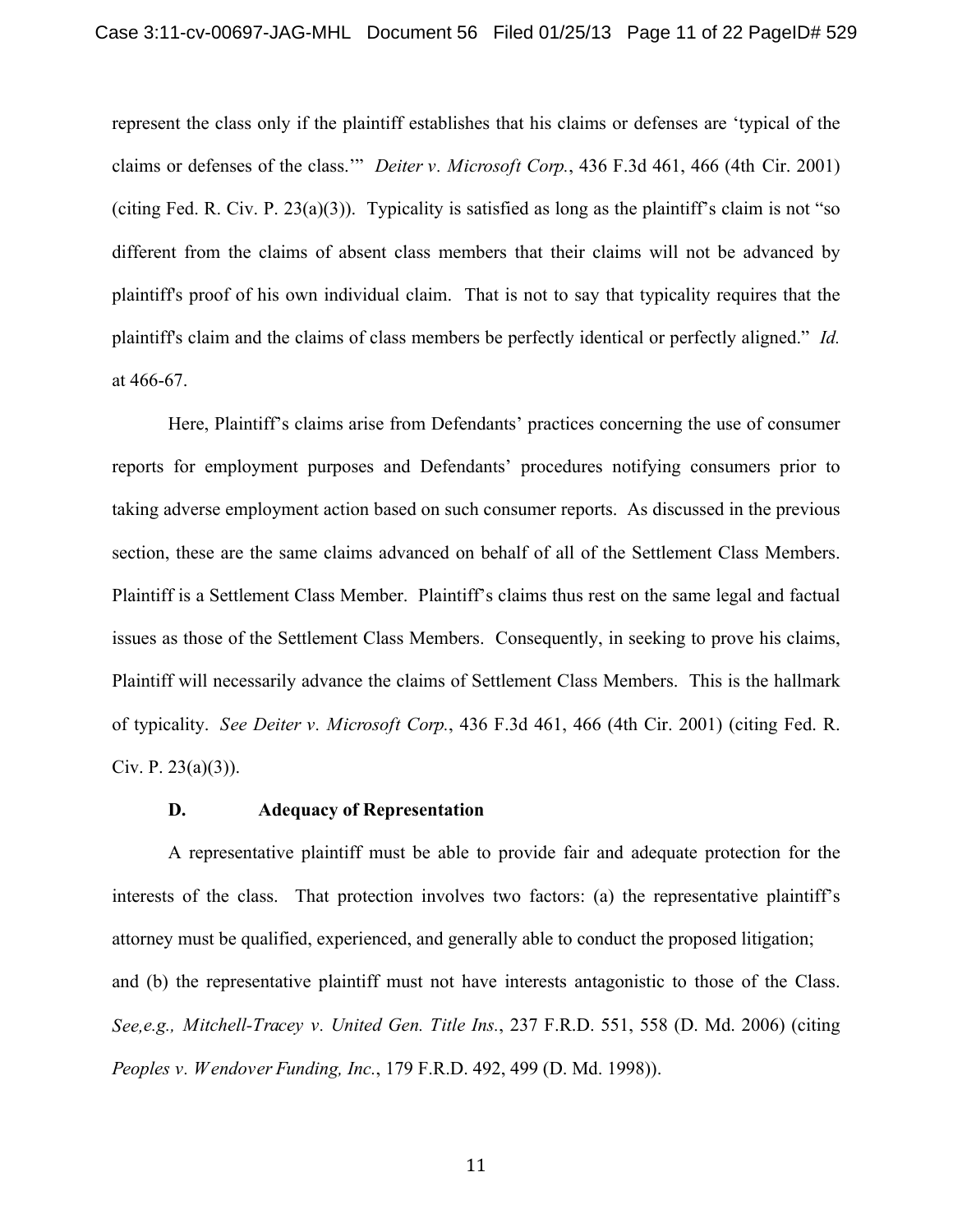The Plaintiff fairly and adequately represents the interests of the Settlement Class. He has retained qualified and experienced attorneys to represent him in this matter. The attorneys have substantial experience in class action and consumer litigation and are qualified to conduct the litigation. <sup>3</sup> Moreover, Plaintiff has no interests that are antagonistic to the interests of the Settlement Class, and is unaware of any actual or apparent conflicts of interest between him and the Settlement Class.

### **E. Rule 23(b)(3) Considerations**

The proposed settlement contemplates a class certification permitting opt-outs pursuant to Rule  $23(b)(3)$ . An action may be maintained as a class action if the four Rule  $23(a)$  elements described above are satisfied, and in addition, certain other conditions under Rule 23(b)(3) are met:

(3) the Court finds that the questions of law or fact common to the members of the Class predominate over any questions affecting only individual members, and that a Class action is superior to other available methods for the fair and efficient adjudication of the controversy.

#### **1. Predominance**

If the Settlement Class is to be certified under Rule  $23(b)(3)$ , the common issues of law and fact shared by the Settlement Class Members must "predominate" over individual issues. Rule  $23(b)(3)$ 's predominance inquiry focuses on whether the proposed class are "sufficiently" cohesive to warrant adjudication by representation." *Gariety v. Grant Thornton, LLP*, 368 F.3d

<sup>3</sup> Class Counsel has extensive experience in both FCRA and class action litigation, having been involved in now numerous large FCRA class actions. *See e.g*. *Soutter v. Equifax Info. Services, LLC*, 3:10CV107, 2011 WL 1226025 (E.D. Va. Mar. 30, 2011) ("[T]he Court finds that Soutter's counsel is qualified, experienced, and able to conduct this litigation. Counsel is experienced in class action work, as well as consumer protection issues, and has been approved by this Court and others as class counsel in numerous cases.").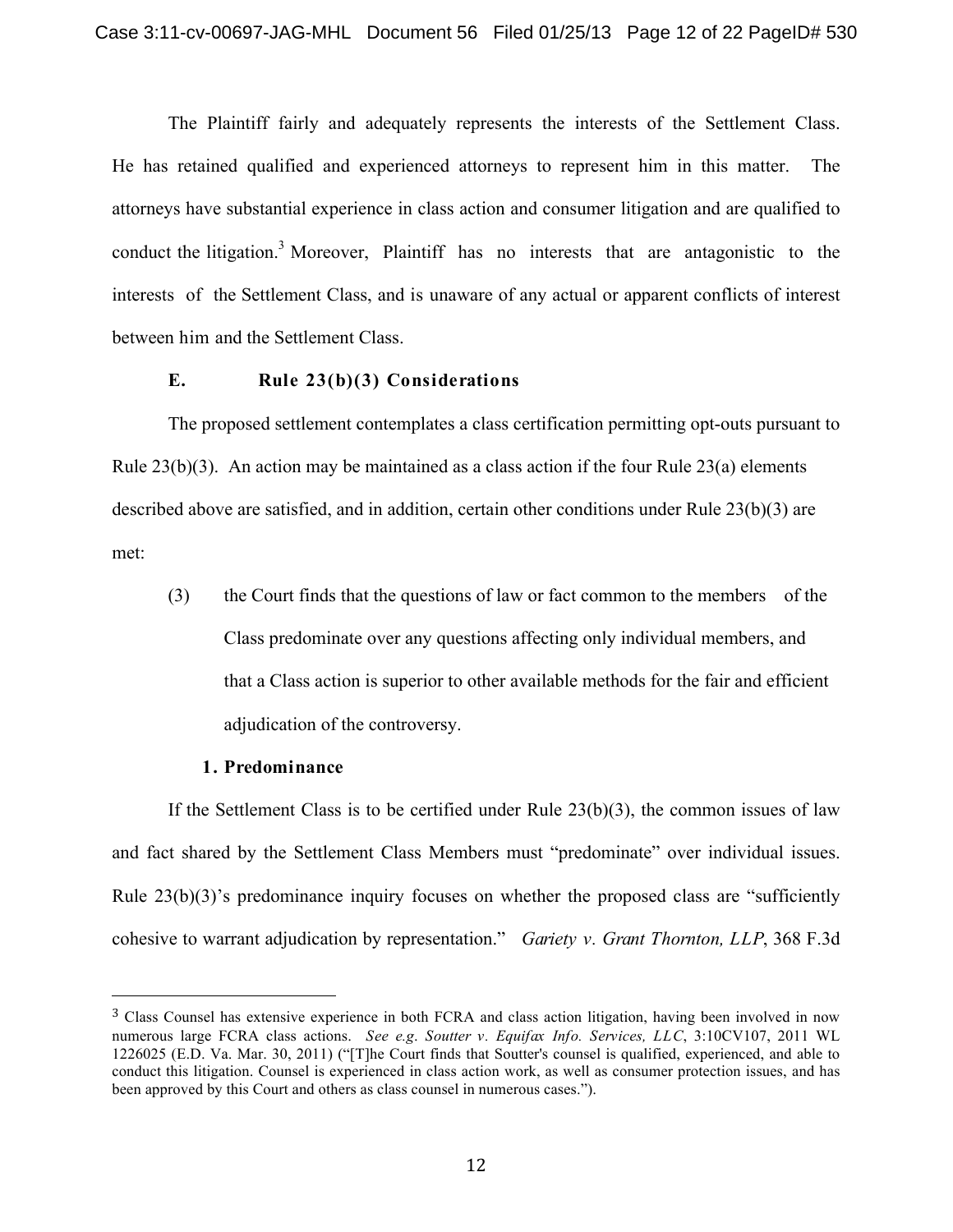356, 362 (4th Cir. 2004)(citing *A mchem Prods., Inc. v. W indsor*, 521 U.S. 591, 623-24, 117 S.Ct. 2231, 138 L.Ed.2d 689 (1997)); *Lienhart v. Dryvit Systems, Inc.,* 255 F.3d 138, 142 (4th Cir. 2001). This criterion is normally satisfied when there is an essential common factual link between all class members and the defendants for which the law provides a remedy. *Talbott v. GC Servs., Ltd. Pshp*., supra, 191 F.R.D. at 105 citing *Halverson v. Convenient FoodMart, Inc.*, 69 F.R.D. 331 (N.D. Ill. 1974). Predominance is satisfied where the resolution of class members' individual claims depends on examining common conduct by a defendant. *See Jeffreys,* 212 F.R.D. at 323 (finding predominance because class members' claims were based on same acts by defendant and the determinative "question in each individual controversy" was common).

The predominance requirement is satisfied here because the essential factual and legal issues regarding the Settlement Class Members' claims are common, i.e. (1) whether: (1) Defendants failed to provide timely notice when issuing consumer reports for employment purposes an FCRA compliant summary of rights form to consumers prior to taking adverse employment action against them based in whole or in part on their consumer reports; and (2) whether Defendants' notice and dispute resolution practices violated the FCRA failed to provide a summary of rights form and copy of consumers' reports to consumers sufficiently in advance of Defendants taking adverse employment action against them based in whole or in part on their consumer reports. Because these issues are common, and indeed are determinative of Settlement Class Members' claims, they far outweigh the importance of any individual issues particular to Settlement Class Members.

This conclusion accords with the findings of courts examining predominance in the context of similar consumer claims, alleging that plaintiffs were the victims of common

13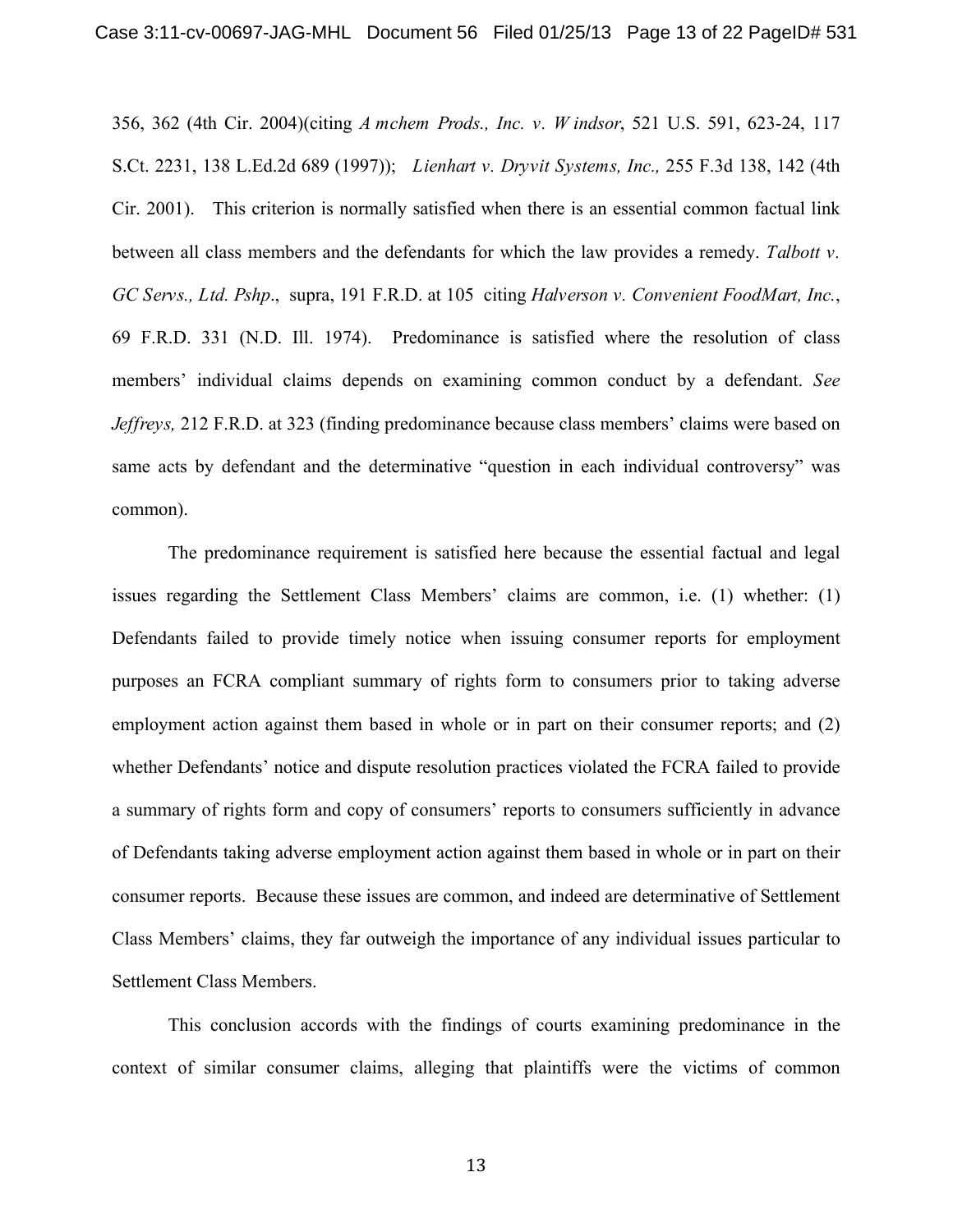practices. *See*, *e.g.*, *Talbott* ("Here, common questions predominate because of the standardized nature of [defendant's] conduct...") (Rule 23(b)(3) is normally satisfied where there is an essential common factual link, such as standardized documents and practices); *see also Amchem* 521 U.S. at 625 (noting that "[p]redominance is a test readily met in certain cases alleging consumer or securities fraud… ."). In this case, the allegations are that the Defendants failed to provide timely or legally adequate FCRA notices prior to taking an adverse action based in whole or in part on a consumer report.

### **2. Superiority**

Finally, this Court must determine whether a class action is superior to other methods for the fair and efficient adjudication of this controversy under Fed. R. Civ. P. 23(b)(3). *Lienhart*, supra 255 F.3d at 147; *In re A.H. Robins*, 880 F.2d at 728. The factors to be considered here in determining the superiority of the class mechanism are (1) the interest in controlling individual prosecutions; (2) the existence of other related litigation; (3) the desirability of concentrating the litigation in one forum; and (4) manageability.

*Hewlett v. Premier Salons Int'l, Inc.,* 185 F.R.D. 211, 220 (D.Md.1997); *Newsome v. Up To Date Laundry, Inc.,* 219 F.R.D. 356, 365 (D. Md. 2004).

Efficiency is the primary focus in determining whether a class action is indeed superior. *Talbott*, 191 F.R.D. at 106. In examining these factors, it is proper for a court to consider the "inability of the poor or uninformed to enforce their rights, and the improbability that large numbers of class members would possess the initiative to litigate individually." *Haynes v. Logan Furniture Mart, Inc.,* 503 F.2d 1161, 1165 (7th Cir. 1974). To determine superiority, courts also consider the anticipated amount of recovery for each plaintiff, noting that class actions are particularly appropriate where multiple lawsuits are infeasible because of the small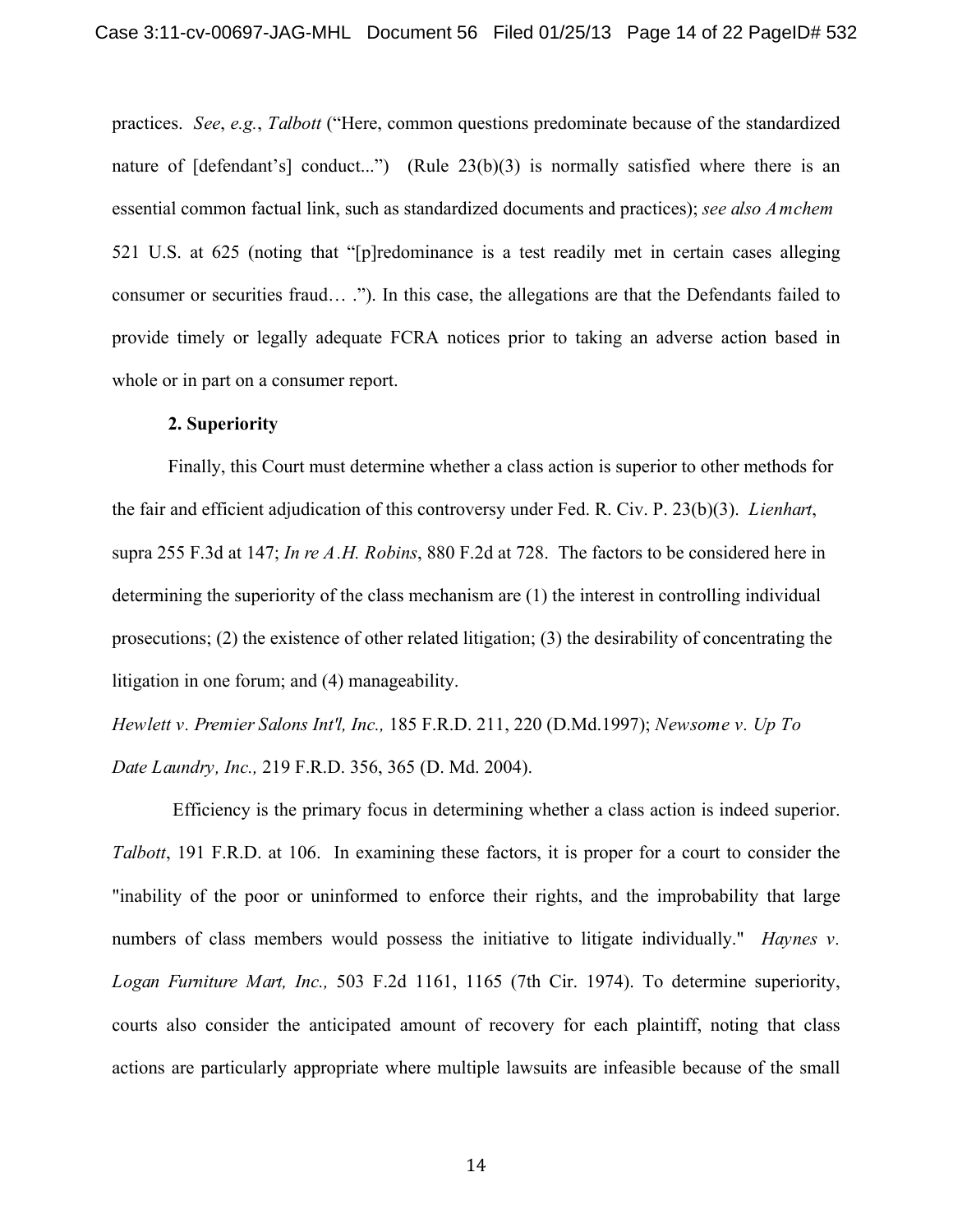amount of any individual remedy. See Advisory Committee Note to 1996 Amendment to Rule 2.

"In determining whether a class action is the superior method of resolution, the following facts are relevant":

(A) the interest of members of the class in individually controlling the prosecution or defense of separate actions; (B) the extent and nature of any litigation concerning the controversy already commenced by or against members of the class; (C) the desirability or undesirability of concentrating the litigation of the claims in the particular forum; (D) the difficulties likely to be encountered in the management of a class action. *Jeffreys,* 212 F.R.D. at 323 (quoting Fed. R. Civ. P.  $23(b)(3)$ ).

In *Jeffreys*, the court found that because "the facts and issues involved are identical for all class members, class members have little incentive and few resources to pursue litigation on their own, the class members are dispersed over several states, and there are few manageability concerns, the class action is the best method of resolving the matter." *Jeffreys,* 212 F.R.D. at 323. The same is true here. Common issues predominate among the Settlement Class. Further, the individual claims of Settlement Class Members are small, thus providing little incentive for individual litigation, and the Settlement Class Members are dispersed over multiple states. <sup>4</sup> *See also Amchem*, 521 U.S. at 617 ("The policy at the very core of the class action mechanism is to overcome the problem that small recoveries do not provide the incentive for any individual to bring a solo action prosecuting his or her rights.") (quoting *Mace v. Van Ru Credit Corp.,* 109 F.3d 338, 344 (1997)).

A class action in this case is superior to other available methods for the fair and efficient

<sup>4</sup> Manageability need not be considered in certifying a settlement class. *See Amchem*, 521 U.S. at 620 (1997) (stating that a trial court may disregard management issues in certifying a settlement class).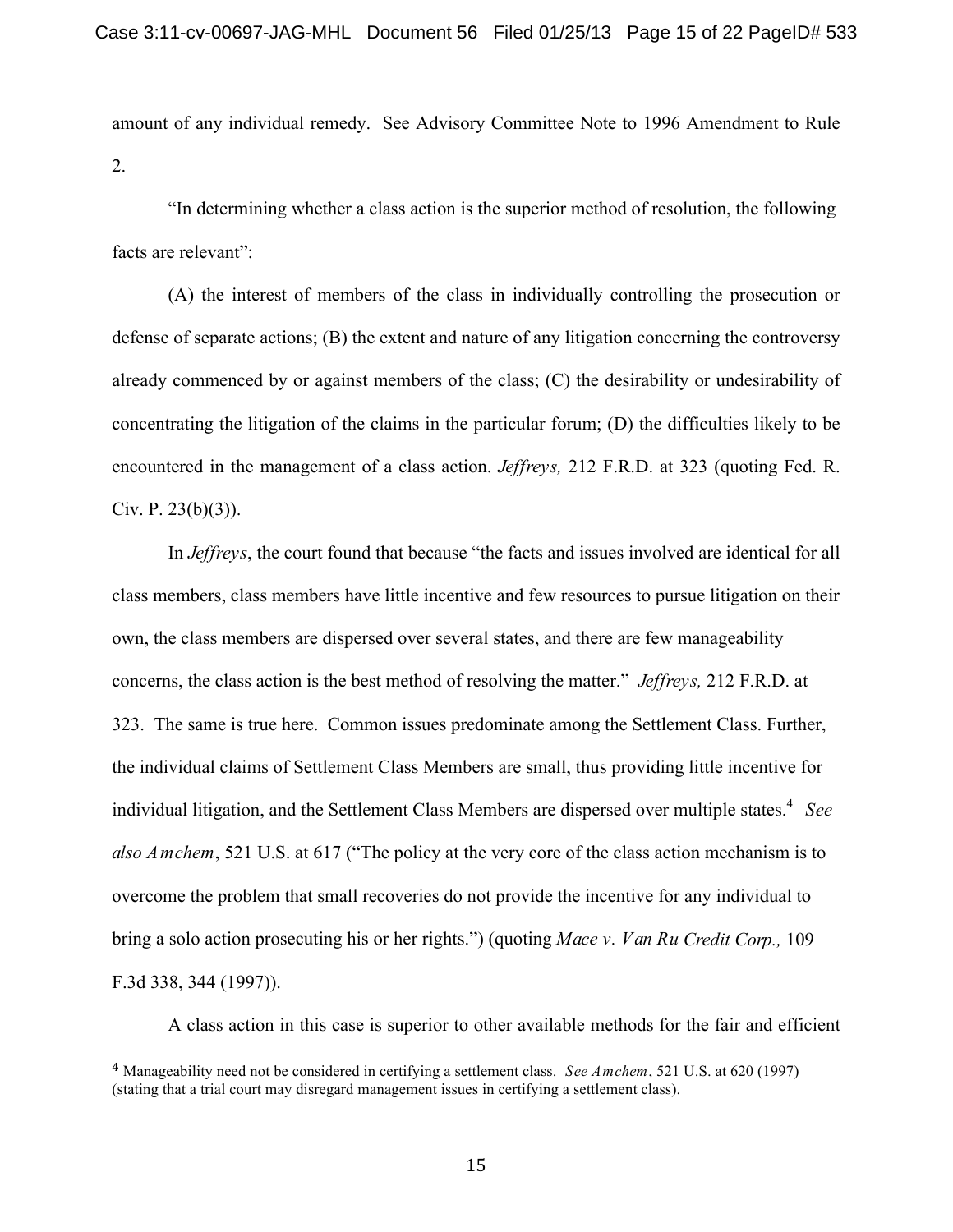adjudication of the controversy because a class resolution of the issues described above outweighs the difficulties in management of separate and individual claims and allows access to the courts for those who might not gain such access standing alone, particularly in light of the relatively small amount of the actual and statutory damage claims that would be available to individuals. Moreover, such a certification permits individual claimants to opt-out and pursue their own actions separately if they believe they can recover more in an individual suit. Thus, both predominance and superiority are satisfied.

Accordingly, the Court should conditionally certify the Settlement Class for settlement purposes.

#### **V.**

# **THE SETTLEMENT IS APPROPRIATE FOR PRELIMINARY APPROVAL**

The primary concern for the Court in reviewing a proposed class settlement is to ensure that the rights of class members have received sufficient consideration in settlement negotiations. *In re Jiffy Lube Sec. Litig.*, 927 F.2d 155, 158 (4th Cir.1991). At the preliminary approval stage, the Court must make a determination as to the fairness, reasonableness, and adequacy of the settlement terms. Fed. R. Civ. P. 23(e)(2). *See Manual for Complex Litigation (Fourth)*  ("MCL"), § 21.632 (4th ed. 2004). The Fourth Circuit has bifurcated this analysis into consideration of the fairness of settlement negotiations and the adequacy of the consideration to the class. *Jiffy Lube*, *supra* at 158-59. However, at the preliminary approval stage, the Court need only find that the settlement is within "the range of possible approval." *Horton v. Merrill Lynch, Pierce, Fenner & Smith,* 855 F. Supp. 825, 827 (E.D.N.C. 1994), citing *In Re Mid-A tlantic Toyota Antitrust Litigation,* 564 F. Supp. 1379, 1384 (D. Md. 1983).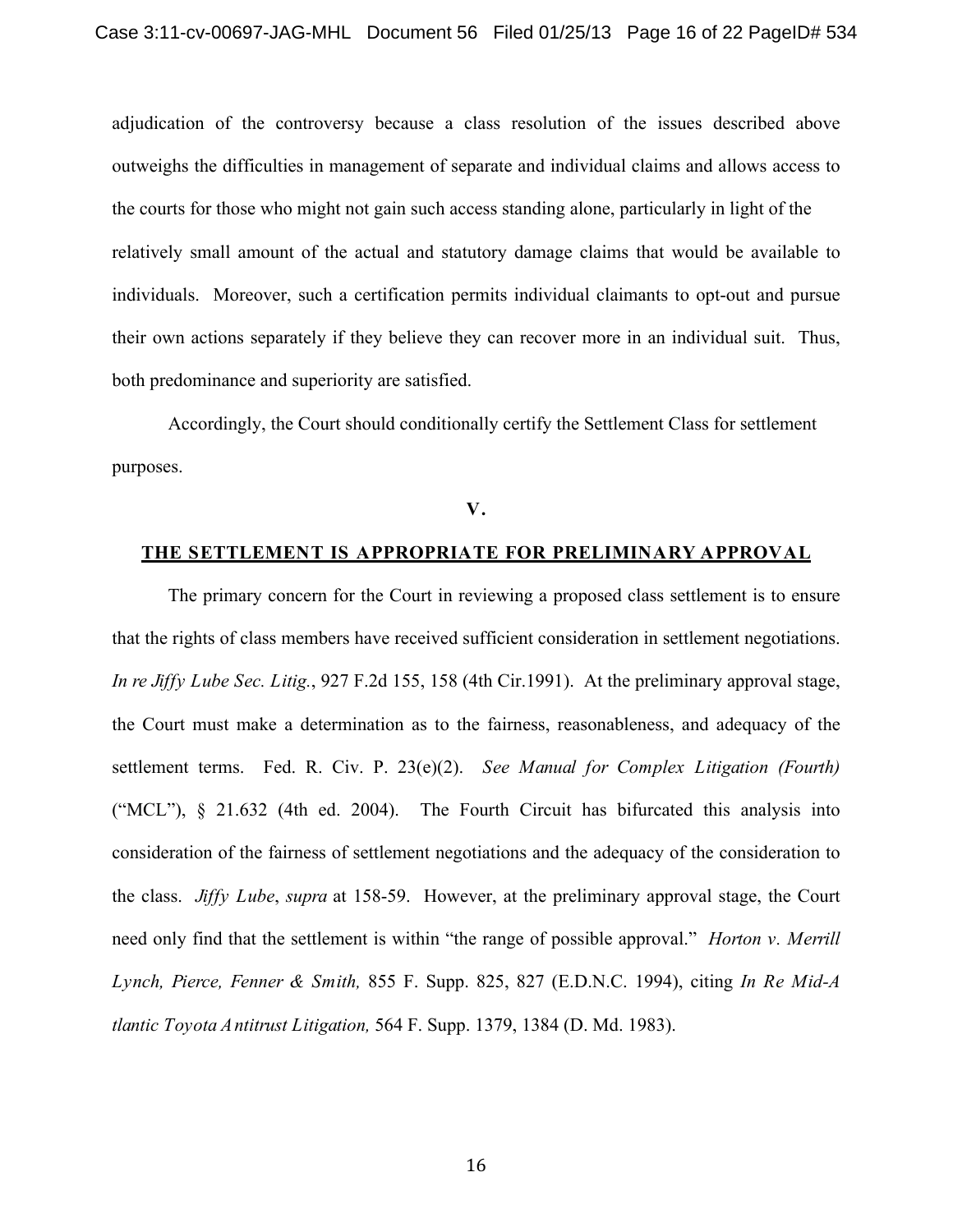#### **A. The Settlement Is Fair**

The Fourth Circuit has set forth the factors to be used in analyzing a class settlement for fairness: (1) the posture of the case at the time the proposed settlement was reached, (2) the extent of discovery that had been conducted, (3) the circumstances surrounding the settlement negotiations, and (4) counsel's experience in the type of case at issue. *Jiffy Lube*, 927 F.2d at 158-59.

The Action has been vigorously litigated by the parties and sufficient discovery has been obtained by Plaintiffs and Defendants to assess the strength of their respective claims and defenses.

Further, the Parties reached a settlement through the help of Magistrate Judge Lauck and a retired federal judge. They conducted arms-length, contentious, lengthy, and complicated negotiations (with the participation of Defendants' insurance carriers/indemnitor). Consequently, the circumstances surrounding the parties' settlement negotiations also support a finding that the settlement is fair. Courts have found that, where a settlement is the result of genuine arm's-length negotiations, there is a presumption that it is fair. *See*, *e.g.*, *City P'ship Co. v. Atlantic Acquisition Ltd. P'Ship*, 100 F.3d 1041, 1043 (1st Cir. 1996); *Rolland v. Cellucci*, 191 F.R.D. 3, 6 (D. Mass 2000).

Finally, counsel is highly experienced in consumer class action litigation, such as the Action before the Court, and endorse the settlement as fair and adequate under the circumstances. Courts recognize that the opinion of experienced and informed counsel in favor of settlement should be afforded substantial consideration in determining whether a class settlement is fair and adequate. *See*, *e.g.*, *In re MicroStrategy Inc. Sec. Litig.*, 148 F.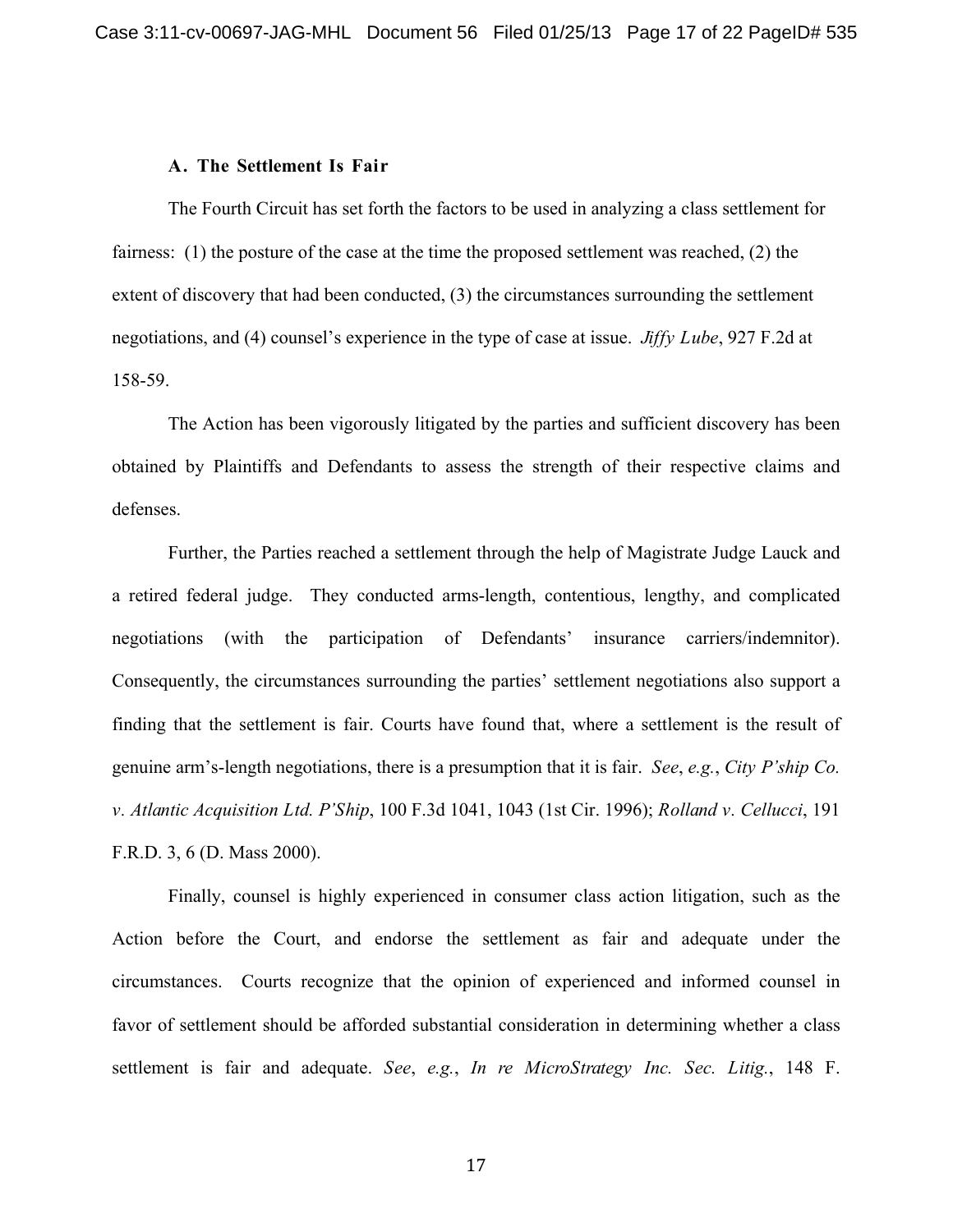Supp.2d 654, 665 (E.D. Va. 2001); *Stewart v. Rubin*, 948 F. Supp. 1077, 1087 (D.D.C. 1996); *Rolland*, 191 F.R.D. at 6.

#### **B. The Settlement Terms Are Adequate and Reasonable**

In an analysis of the adequacy of a proposed settlement, the relevant factors to be considered may include: (1) the relative strength of the case on the merits, (2) any difficulties of proof or strong defenses the plaintiff and class would likely encounter if the case were to go to trial, (3) the expected duration and expense of additional litigation, (4) the solvency of the defendants and the probability of recovery on a litigated judgment, and (5) the degree of opposition to the proposed settlement, (6) the posture of the case at the time settlement was proposed, (7) the extent of discovery that had been conducted, (8) the circumstances surrounding the negotiations, and (9) the experience of counsel in the substantive area and class action litigation. *See In re Jiffy Lube*, 927 F.2d at 159; *Clark v. Experian Information Solutions, Inc.*, 2004 WL 256433 (D.S.C. 2004).

#### **1. Plaintiff's claims are heavily disputed**

Defendants have disputed Plaintiffs' claims since the inception of this case. Because the the Class claims are dependent upon recovery of statutory and punitive damages, any recovery for the Class must be predicated on a finding that Defendants willfully violated the FCRA. *See* 15 U.S.C. § 1681n(a). Although a reckless violation of the FCRA satisfies the willfulness prerequisite for statutory and punitive damages, *Safeco Ins. Co. of Am. v. Burr*, 551 U.S. 47 (2007), Class members here are still faced with the burden of proving Defendants' conduct was indeed reckless. This burden is magnified by the fact that Plaintiffs' claims here— whether notices sent up to several days late — would be sufficient to allow a recovery of statutory and punitive damages.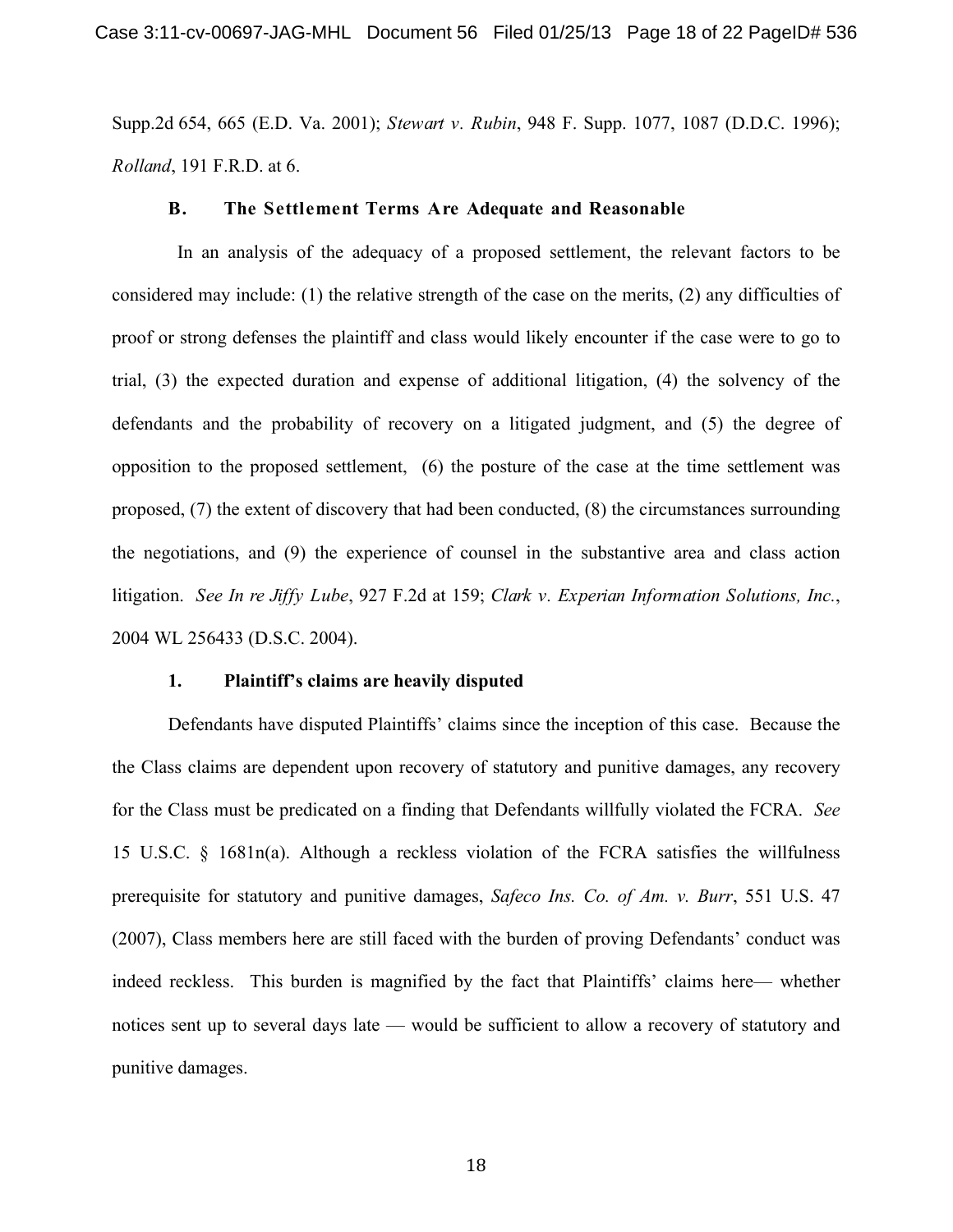The class claim is also weakened by a number of factors. The basic claim could be vulnerable to jury nullification. Class members almost by definition possessed some type of derogatory public record, such as a criminal conviction. The rights protected in the relevant FCRA provisions are critical, but it is possible that a jury could find them merely technical or immaterial rights.

# **2. Continuing this litigation will result in significant additional and unjustifiable burdens on the class, Defendant and the Court.**

Aside from the potential that either side will lose at trial, the Parties anticipate incurring substantial additional costs in pursuing this litigation further. The level of additional costs would significantly increase as Plaintiffs began their preparations for the certification argument and if successful an inevitable interlocutory appeal attempt. Thus, the likelihood of substantial future costs favors approving the Proposed Settlement. *Horton*, 855 F. Supp. at 833.

### **3. Class Member reaction to the Settlement is not available at this time**

Because Class Members have yet to receive notice of the Proposed Settlement, their reaction cannot yet be gauged. However, despite the size of the primary class to date no consumer has filed or is pursuing his or her own individual claim for the targeted FCRA violations.

## **4. The case was at a proper posture for Settlement**

The case had litigated for over a year before it was resolved. In fact, litigation and planning as to Sears had commenced off docket in an out of state matter. The Plaintiff had a complete understanding from formal and informal discovery as to what process and procedures were used and what defenses as to liability and as to class certification would be faced.

Given this analysis and the possibility that Plaintiff and class members ultimately will not prevail on their claims at trial or on appeal, the *Jiffy Lube* factors weigh heavily in favor of the

19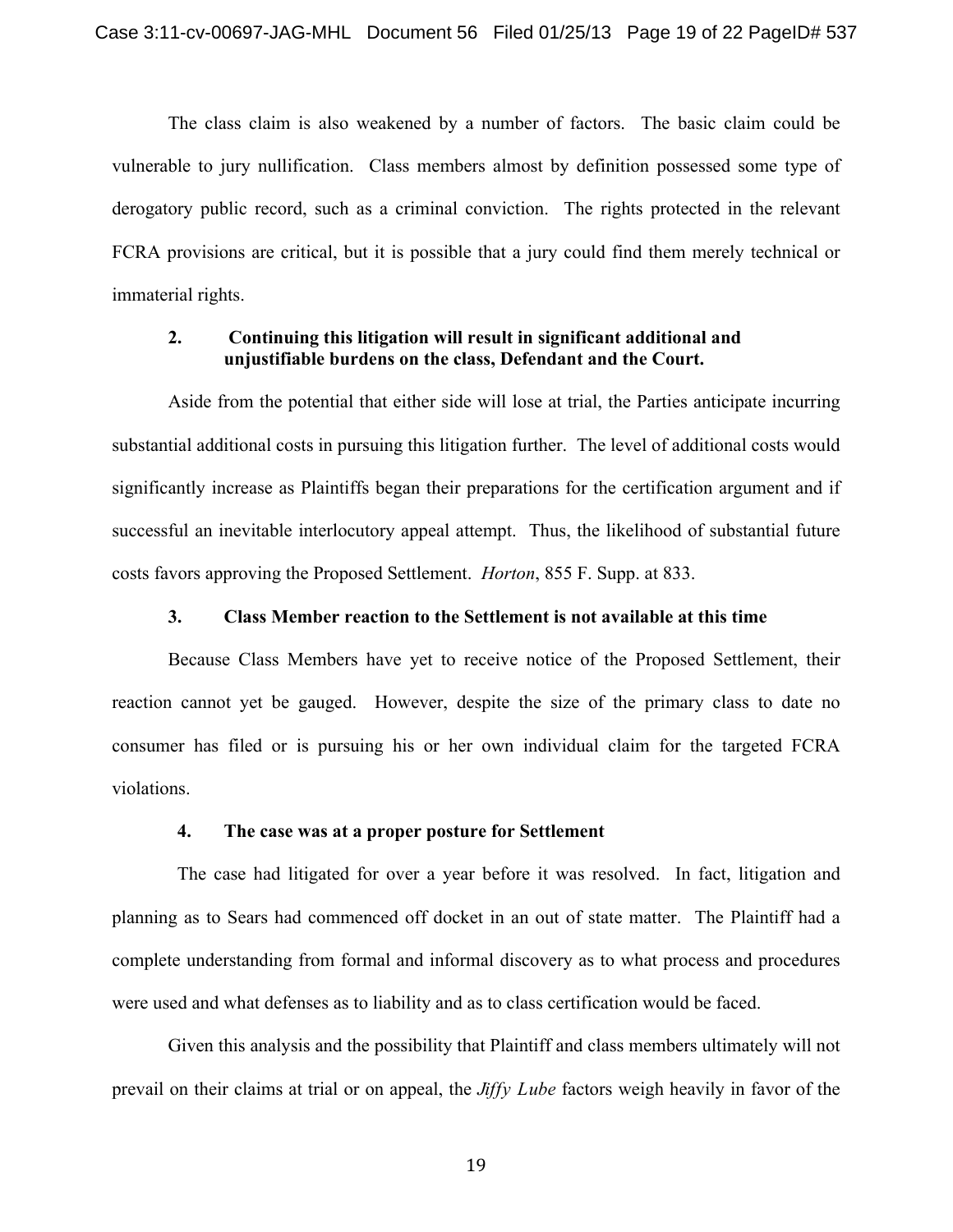adequacy and reasonableness of the settlement. Each member of the Settlement Class will receive a monetary gross recovery ranging from \$18.00 to \$38.00 simply for a delay in receiving a FCRA notice and for the Defendants' failure to ensure that the notice was current and complete. The limitations of action period in the FCRA is the lesser of five years from the date of the violation or two years from its discovery. 15 U.S.C. § 1681p. Class members receive the different payment amounts based on the possibility of a statute of limitations defense as to the pre-October 2009 claims. These amounts are in line fully with the cash recoveries in similar FCRA employment class settlements.

If the Court grants preliminary approval, class members will receive notice explaining the terms of the Settlement Agreement and their right to object or opt-out. Those class members who believe that their cases are even more valuable or who have actual damage claims in excess of these expected ranges can opt-out and tender those claims on an individual basis. While the degree of opposition to the Settlement Agreement cannot be known with certainty, the lack of any other competing class cases supports the strength of the settlement and the likelihood that it will stand. For these reasons, the opinion of all counsel involved is that the terms of the Settlement Agreement represent a fair, reasonable, and adequate resolution of the claims alleged.

#### **VI.**

#### **CONCLUSION**

The Parties have reached a Settlement in this case that provides genuine relief to Class Members, including the Defendants' agreement to significant and meaningful practice changes. The Settlement is an excellent result considering the contentiousness of the litigation and the challenges faced by the Plaintiff. Each Class Member is entitled to a cash recovery as a result of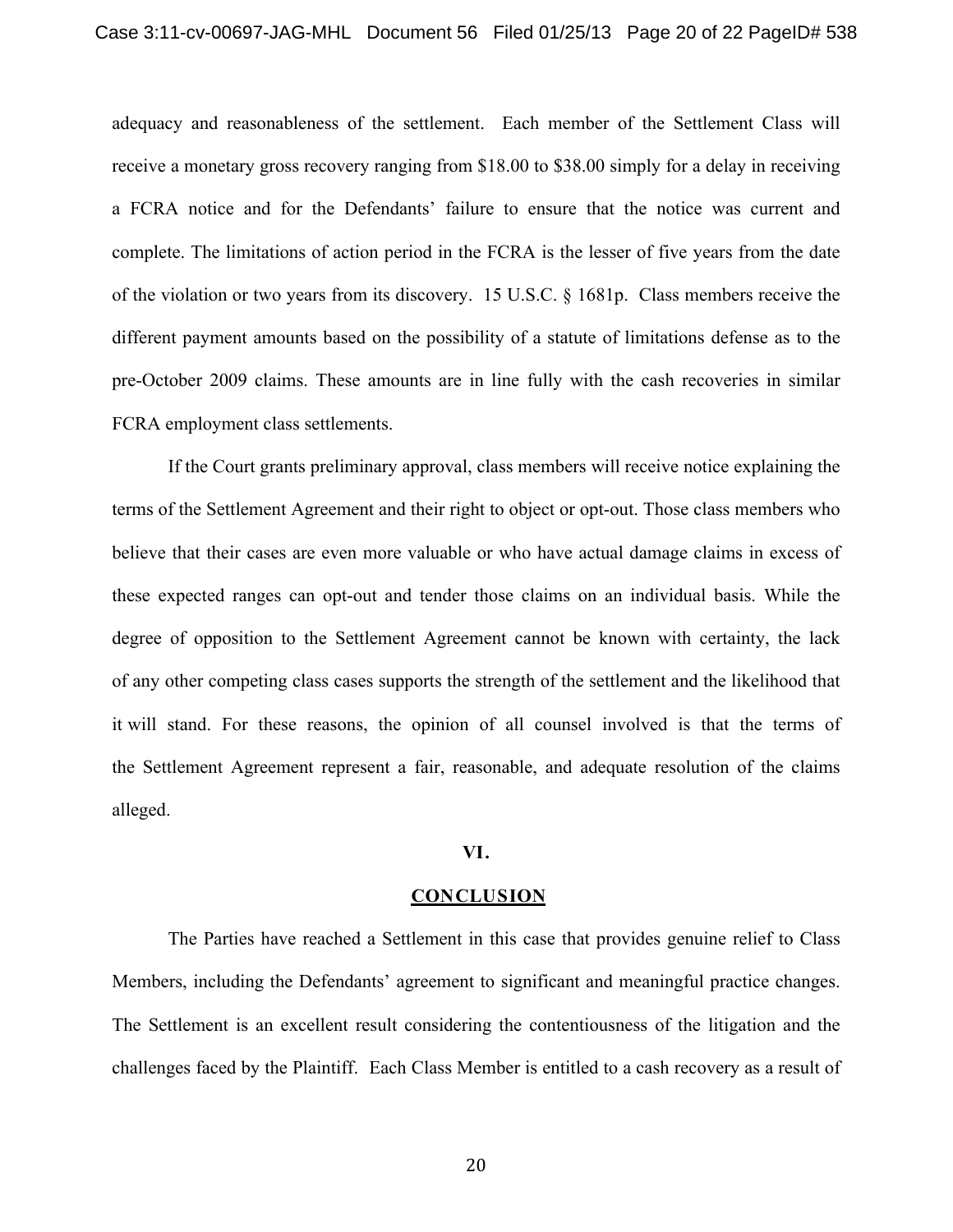the Settlement, regardless of whether they were aware Defendants' conduct potentially violated the FCRA or whether they suffered actual harm. There is no claims process. In addition, the terms of the Settlement as well as the circumstances surrounding negotiations and its elimination of further costs caused by litigating this case through trial and appeal satisfy the Fourth Circuit's strictures for preliminary approval.

Accordingly, the Plaintiff, with Defendants' consent, ask the Court for an Order, substantially similar to the Proposed Order filed concurrently with this Motion.

Respectfully submitted,

By:  $/$ 

Leonard A. Bennett Counsel for Plaintiff VSB #37523 CONSUMER LITIGATION ASSOCIATES, P.C. 763 J. Clyde Morris Blvd., Suite 1-A Newport News, Virginia 23601 (757) 930-3660 – Telephone (757) 930-3662 – Facsimile E-mail: lenbennett@clalegal.com

Susan M. Rotkis, VSB #40693 CONSUMER LITIGATION ASSOCIATES, P.C. 763 J. Clyde Morris Blvd. Suite 1-A Newport News, Virginia 23601 Telephone - (757) 930-3660 Facsimile - (757) 930-3662 E-mail: srotkis@clalegal.com

Christopher Colt North, VSB #16955 The Consumer & Employee Rights Law Firm, P.C. 751-A Thimble Shoals Boulevard Newport News, Virginia 23606 Phone: (757) 873-1010 Fax: (757) 873-8375 Email: cnorthlaw@aol.com